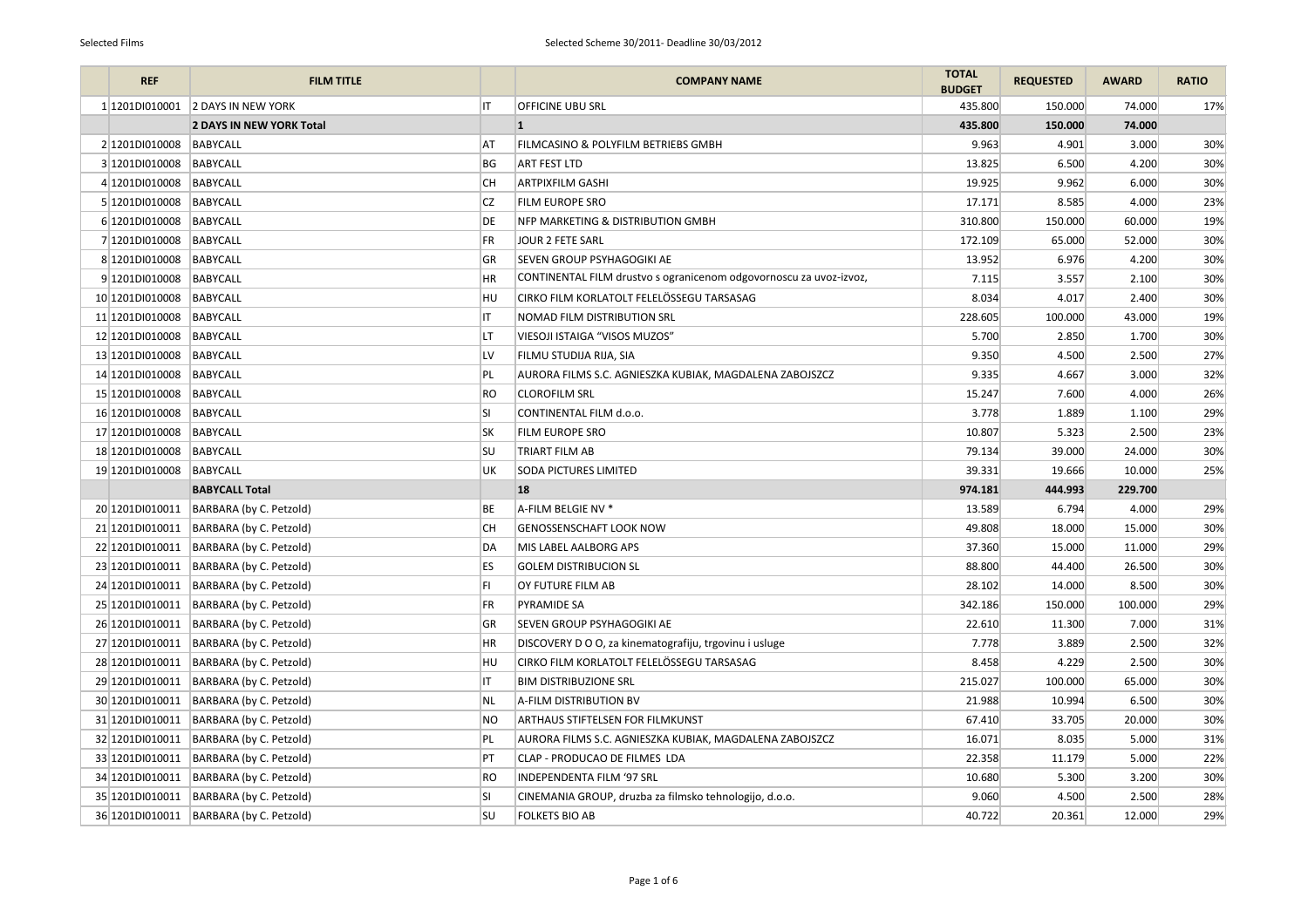| <b>REF</b>        | <b>FILM TITLE</b>                                              |           | <b>COMPANY NAME</b>                                                | <b>TOTAL</b><br><b>BUDGET</b> | <b>REQUESTED</b> | <b>AWARD</b> | <b>RATIO</b> |
|-------------------|----------------------------------------------------------------|-----------|--------------------------------------------------------------------|-------------------------------|------------------|--------------|--------------|
| 37 1201D1010011   | BARBARA (by C. Petzold)                                        | UK        | <b>SODA PICTURES LIMITED</b>                                       | 153.425                       | 76.712           | 40.000       | 26%          |
|                   | <b>BARBARA (by C. Petzold) Total</b>                           |           | 18                                                                 | 1.155.432                     | 538.398          | 336.200      |              |
| 38 1201 DI010013  | <b>BUNA! CE FACI?</b>                                          | AT        | <b>WAYSTONE FILM KG®</b>                                           | 21.480                        | 10.740           | 2.500        | 12%          |
|                   | <b>BUNA! CE FACI? Total</b>                                    |           |                                                                    | 21.480                        | 10.740           | 2.500        |              |
| 39 1201D1010015   | <b>CESARE DEVE MORIRE</b>                                      | BE        | AMSTERDAM BRUSSEL CINEMIEN DISTRIBUTION (ABC DISTRIBUTION)         | 21.865                        | 10.932           | 6.500        | 30%          |
| 40 1201D1010015   | <b>CESARE DEVE MORIRE</b>                                      | <b>CZ</b> | <b>FILM DISTRIBUTION ARTCAM SRO</b>                                | 24.396                        | 12.198           | 7.300        | 30%          |
| 41 1201DI010015   | <b>CESARE DEVE MORIRE</b>                                      | DA        | IS ØST FOR PARADIS VENNER                                          | 20.220                        | 10.110           | 6.000        | 30%          |
| 42 1201D1010015   | <b>CESARE DEVE MORIRE</b>                                      | <b>ES</b> | <b>GOLEM DISTRIBUCION SL</b>                                       | 48.200                        | 24.100           | 14.500       | 30%          |
| 43 1201D1010015   | <b>CESARE DEVE MORIRE</b>                                      | <b>FR</b> | <b>BELLISSIMA FILMS SAS</b>                                        | 94.191                        | 44.000           | 28.000       | 30%          |
| 44 1201 DI010015  | <b>CESARE DEVE MORIRE</b>                                      | GR        | <b>GEORGE STERGIAKIS &amp; CO (AMA FILMS)</b>                      | 24.321                        | 12.160           | 7.000        | 29%          |
| 45 1201DI010015   | <b>CESARE DEVE MORIRE</b>                                      | HR        | CONTINENTAL FILM drustvo s ogranicenom odgovornoscu za uvoz-izvoz, | 7.380                         | 3.690            | 2.200        | 30%          |
| 46 1201D1010015   | <b>CESARE DEVE MORIRE</b>                                      | NL.       | ABC THEATRICAL DISTRIBUTION BV (CINEMIEN)                          | 18.664                        | 9.332            | 5.600        | 30%          |
| 47 1201D1010015   | <b>CESARE DEVE MORIRE</b>                                      | <b>NO</b> | <b>ACTIONFILM AS</b>                                               | 32.217                        | 16.108           | 9.500        | 29%          |
| 48 1201D1010015   | <b>CESARE DEVE MORIRE</b>                                      | PL        | AURORA FILMS S.C. AGNIESZKA KUBIAK, MAGDALENA ZABOJSZCZ            | 14.204                        | 7.100            | 4.200        | 30%          |
| 49 1201D1010015   | <b>CESARE DEVE MORIRE</b>                                      | PT        | ALAMBIQUE, DESTILARIA DE IDEIAS - UNIPESSOAL LDA                   | 17.462                        | 8.500            | 5.200        | 30%          |
| 50 1201D1010015   | <b>CESARE DEVE MORIRE</b>                                      | <b>SI</b> | CONTINENTAL FILM d.o.o.                                            | 4.596                         | 2.298            | 1.400        | 30%          |
| 51 1201 DI010015  | <b>CESARE DEVE MORIRE</b>                                      | UK        | <b>NEW WAVE FILMS LIMITED</b>                                      | 40.940                        | 19.000           | 12.000       | 29%          |
|                   | <b>CESARE DEVE MORIRE Total</b>                                |           | 13                                                                 | 368.656                       | 179.528          | 109.400      |              |
| 52 1201D1010018   | <b>CRULIC - DRUMUL SPRE DINCOLO</b>                            | CZ        | <b>FILM EUROPE SRO</b>                                             | 12.373                        | 6.186            | 2.500        | 20%          |
| 53 1201DI010018   | <b>CRULIC - DRUMUL SPRE DINCOLO</b>                            | DE        | <b>MOUNA GMBH</b>                                                  | 36.828                        | 18.414           | 8.000        | 22%          |
| 54 1201 DI 010018 | <b>CRULIC - DRUMUL SPRE DINCOLO</b>                            | ES.       | AQUELARRE SERVICIOS CINEMATOGRAFICOS SL                            | 31.618                        | 15.809           | 7.000        | 22%          |
|                   | 55 1201D1010018 CRULIC - DRUMUL SPRE DINCOLO                   | FR        | <b>FONDIVINA SAS</b>                                               | 92.500                        | 37.000           | 18.000       | 19%          |
|                   | 56 1201D1010018 CRULIC - DRUMUL SPRE DINCOLO                   | HU.       | ANJOU-LAFAYETTE SZOLGALTATO ES TANACSADO BETETI TARSASAG           | 13.250                        | 6.500            | 3.000        | 23%          |
| 57 1201D1010018   | <b>CRULIC - DRUMUL SPRE DINCOLO</b>                            | LT        | VIESOJI ISTAIGA "VISOS MUZOS"                                      | 2.500                         | 1.250            | 1.000        | 40%          |
|                   | 58 1201D1010018 CRULIC - DRUMUL SPRE DINCOLO                   | <b>NO</b> | EUROPAFILM AS                                                      | 44.833                        | 22.417           | 7.500        | 17%          |
| 59 1201D1010018   | <b>CRULIC - DRUMUL SPRE DINCOLO</b>                            | <b>SK</b> | <b>FILM EUROPE SRO</b>                                             | 7.894                         | 3.947            | 2.000        | 25%          |
|                   | <b>CRULIC - DRUMUL SPRE DINCOLO Total</b>                      |           |                                                                    | 241.796                       | 111.523          | 49.000       |              |
| 60 1201D1010006   | DEN SKALDEDE FRISØR (aka ALL YOU NEED IS LOVE)                 | BE        | <b>CINEART SA</b>                                                  | 80.457                        | 40.228           | 24.000       | 30%          |
| 61 1201 DI010006  | DEN SKALDEDE FRISØR (aka ALL YOU NEED IS LOVE)                 | BG        | <b>PRO FILMS OOD</b>                                               | 39.100                        | 19.000           | 11.500       | 29%          |
| 62 1201D1010006   | DEN SKALDEDE FRISØR (aka ALL YOU NEED IS LOVE)                 | <b>CH</b> | <b>FRENETIC FILMS AG</b>                                           | 90.115                        | 40.057           | 27.000       | 30%          |
| 63 1201DI010006   | DEN SKALDEDE FRISØR (aka ALL YOU NEED IS LOVE)                 | CZ        | AEROFILMS s.r.o.                                                   | 40.300                        | 20.150           | 12.000       | 30%          |
| 64 1201DI010006   | DEN SKALDEDE FRISØR (aka ALL YOU NEED IS LOVE)                 | DE        | PROKINO FILMVERLEIH GMBH                                           | 502.900                       | 150.000          | 150.000      | 30%          |
| 65 1201DI010006   | DEN SKALDEDE FRISØR (aka ALL YOU NEED IS LOVE)                 | ES.       | <b>GOLEM DISTRIBUCION SL</b>                                       | 217.900                       | 108.950          | 65.000       | 30%          |
| 66 1201D1010006   | DEN SKALDEDE FRISØR (aka ALL YOU NEED IS LOVE)                 | ΙFΙ       | <b>BIO REX CINEMAS OY</b>                                          | 49.503                        | 24.000           | 15.000       | 30%          |
| 67 1201 DI010006  | DEN SKALDEDE FRISØR (aka ALL YOU NEED IS LOVE)                 | FR.       | LES FILMS DU LOSANGE SARL                                          | 254.300                       | 100.000          | 76.000       | 30%          |
| 68 1201D1010006   | DEN SKALDEDE FRISØR (aka ALL YOU NEED IS LOVE)                 | GR        | ROSEBUD SA MOTION PICTURES ENTERPRISES                             | 40.028                        | 20.014           | 12.000       | 30%          |
| 69 1201DI010006   | DEN SKALDEDE FRISØR (aka ALL YOU NEED IS LOVE)                 | НR        | DISCOVERY D O O, za kinematografiju, trgovinu i usluge             | 9.608                         | 4.804            | 2.500        | 26%          |
|                   | 70 1201DI010006 DEN SKALDEDE FRISØR (aka ALL YOU NEED IS LOVE) | HU        | CIRKO FILM KORLATOLT FELELÖSSEGU TARSASAG                          | 21.088                        | 10.544           | 6.300        | 30%          |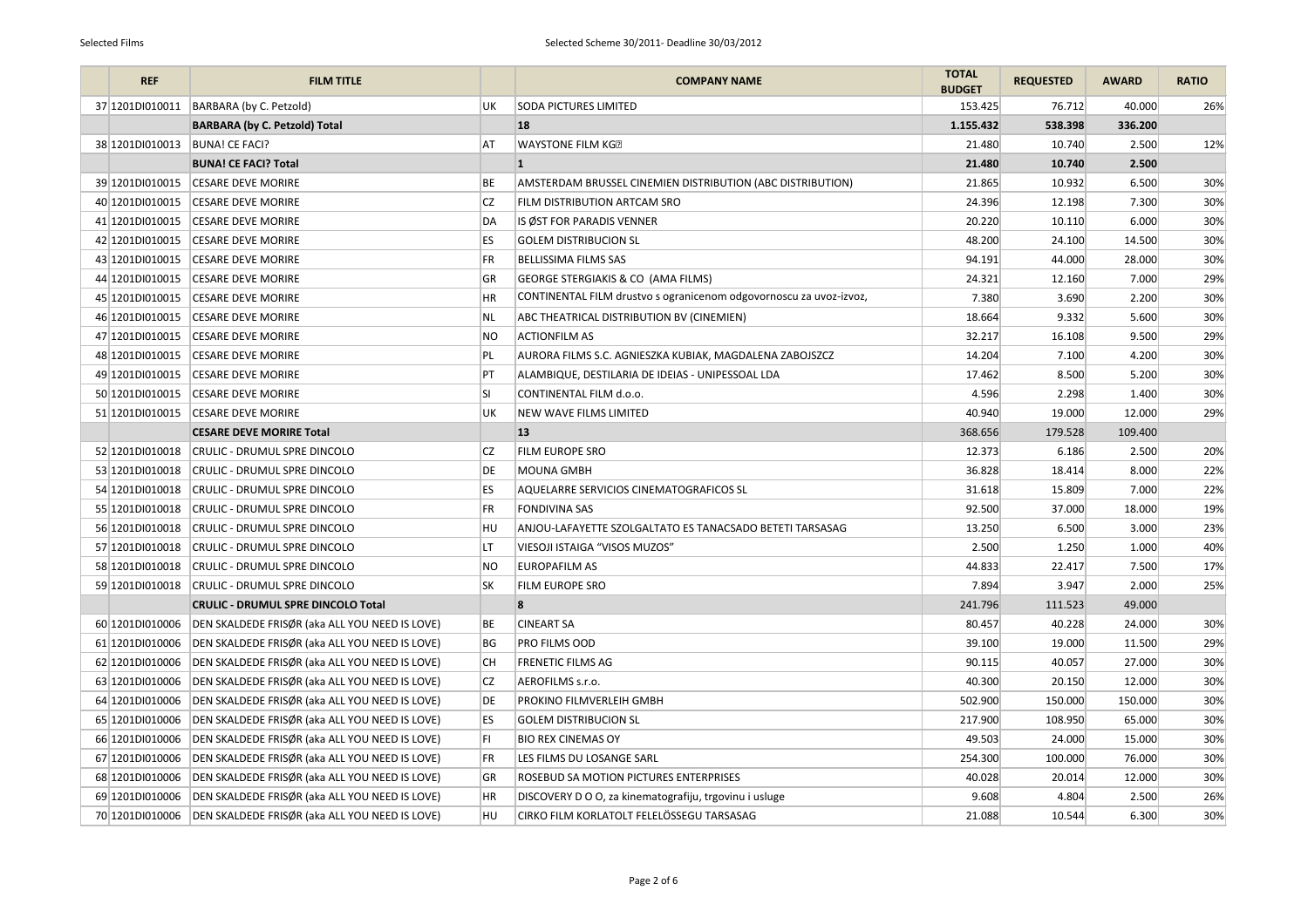| <b>REF</b>        | <b>FILM TITLE</b>                                    |           | <b>COMPANY NAME</b>                                        | <b>TOTAL</b><br><b>BUDGET</b> | <b>REQUESTED</b> | <b>AWARD</b> | <b>RATIO</b> |
|-------------------|------------------------------------------------------|-----------|------------------------------------------------------------|-------------------------------|------------------|--------------|--------------|
| 71 1201 DI010006  | DEN SKALDEDE FRISØR (aka ALL YOU NEED IS LOVE)       | IT        | TEODORA FILM DISTRIBUZIONE SRL                             | 526.386                       | 150.000          | 150.000      | 28%          |
| 72 1201D1010006   | DEN SKALDEDE FRISØR (aka ALL YOU NEED IS LOVE)       | NL.       | <b>CINEART NEDERLAND BV</b>                                | 124.765                       | 62.382           | 37.000       | 30%          |
| 73 1201D1010006   | DEN SKALDEDE FRISØR (aka ALL YOU NEED IS LOVE)       | PL        | <b>GUTEK-FILM SP. Z O.O.</b>                               | 173.222                       | 86.611           | 52.000       | 30%          |
| 74 1201D1010006   | DEN SKALDEDE FRISØR (aka ALL YOU NEED IS LOVE)       | PT        | PEPPERVIEW ENTERTAINMENT LDA                               | 13.619                        | 6.809            | 4.100        | 30%          |
| 75 1201D1010006   | DEN SKALDEDE FRISØR (aka ALL YOU NEED IS LOVE)       | SI        | CINEMANIA GROUP, druzba za filmsko tehnologijo, d.o.o.     | 12.305                        | 5.900            | 3.700        | 30%          |
|                   | DEN SKALDEDE FRISØR (aka ALL YOU NEED IS LOVE) Total |           | 16                                                         | 2.195.596                     | 849.449          | 648.100      |              |
| 76 1201 DI010019  | ELLES (by M. Szumowska)                              | LT        | VIESOJI ISTAIGA "KINO PASAKA"                              | 6.330                         | 3.000            | 1.100        | 17%          |
|                   | <b>ELLES (by M. Szumowska) Total</b>                 |           |                                                            | 6.330                         | 3.000            | 1.100        |              |
| 77 1201D1010020   | <b>EN KONGELIG AFFÆRE</b>                            | AT        | FILMLADEN FILMVERLEIH GMBH                                 | 71.508                        | 35.754           | 21.500       | 30%          |
| 78 1201D1010020   | <b>EN KONGELIG AFFÆRE</b>                            | BE        | AMSTERDAM BRUSSEL CINEMIEN DISTRIBUTION (ABC DISTRIBUTION) | 38.022                        | 19.011           | 11.500       | 30%          |
| 79 1201D1010020   | <b>EN KONGELIG AFFÆRE</b>                            | BG        | <b>PRO FILMS OOD</b>                                       | 38.600                        | 15.000           | 11.500       | 30%          |
| 80 1201D1010020   | <b>EN KONGELIG AFFÆRE</b>                            | <b>CH</b> | <b>ELITE-FILM AG</b>                                       | 146.911                       | 73.455           | 35.000       | 24%          |
| 81 1201 DI010020  | <b>EN KONGELIG AFFÆRE</b>                            | CZ        | AEROFILMS s.r.o.                                           | 37.450                        | 18.725           | 11.500       | 31%          |
| 82 1201D1010020   | <b>EN KONGELIG AFFÆRE</b>                            | DE        | MFA+ FILMDISTRIBUTION e.K.                                 | 200.000                       | 100.000          | 60.000       | 30%          |
| 83 1201D1010020   | <b>EN KONGELIG AFFÆRE</b>                            | EE        | <b>ESTINFILM OÜ</b>                                        | 9.030                         | 4.515            | 2.700        | 30%          |
| 84 1201D1010020   | <b>EN KONGELIG AFFÆRE</b>                            | ES        | <b>GOLEM DISTRIBUCION SL</b>                               | 164.300                       | 82.150           | 49.000       | 30%          |
| 85 1201D1010020   | <b>EN KONGELIG AFFÆRE</b>                            | FR        | JOUR 2 FETE SARL                                           | 357.915                       | 150.000          | 107.000      | 30%          |
| 86 1201D1010020   | <b>EN KONGELIG AFFÆRE</b>                            | GR        | <b>HOLLYWOOD ENTERTAINMENT</b>                             | 30.262                        | 15.000           | 9.000        | 30%          |
| 87 1201D1010020   | <b>EN KONGELIG AFFÆRE</b>                            | HR        | DISCOVERY D O O, za kinematografiju, trgovinu i usluge     | 7.292                         | 3.646            | 2.500        | 34%          |
| 88 1201DI010020   | <b>EN KONGELIG AFFÆRE</b>                            | HU        | VERTIGO MEDIA KORLATOLT FELELOSSEGU TARSASAG               | 21.325                        | 10.500           | 6.400        | 30%          |
| 89 1201D1010020   | <b>EN KONGELIG AFFÆRE</b>                            | LT        | <b>VSI KINO ALJANSAS</b>                                   | 11.710                        | 5.000            | 2.500        | 21%          |
|                   | 90 1201D1010020 EN KONGELIG AFFÆRE                   | NL        | <b>WILD BUNCH BENELUX DISTRIBUTION BV</b>                  | 34.855                        | 17.000           | 10.500       | 30%          |
| 91 1201 DI 010020 | <b>EN KONGELIG AFFÆRE</b>                            | PL        | "BEST FILM CO" SP. Z O.O                                   | 137.783                       | 65.000           | 41.000       | 30%          |
|                   | 92 1201D1010020 EN KONGELIG AFFÆRE                   | PT        | ALAMBIQUE, DESTILARIA DE IDEIAS - UNIPESSOAL LDA           | 23.808                        | 11.000           | 7.000        | 29%          |
| 93 1201D1010020   | <b>EN KONGELIG AFFÆRE</b>                            | RO        | <b>INDEPENDENTA FILM '97 SRL</b>                           | 18.640                        | 9.300            | 5.600        | 30%          |
| 94 1201D1010020   | <b>EN KONGELIG AFFÆRE</b>                            | SI        | CINEMANIA GROUP, druzba za filmsko tehnologijo, d.o.o.     | 10.635                        | 5.300            | 2.500        | 24%          |
| 95 1201D1010020   | <b>EN KONGELIG AFFÆRE</b>                            | <b>SK</b> | ASOCIACIA SLOVENSKYCH FILMOVYCH KLUBOV (ASFK)              | 9.192                         | 4.596            | 2.500        | 27%          |
| 96 1201D1010020   | <b>EN KONGELIG AFFÆRE</b>                            | UK        | <b>METRODOME DISTRIBUTION LTD</b>                          | 276.846                       | 138.000          | 83.000       | 30%          |
|                   | <b>EN KONGELIG AFFÆRE Total</b>                      |           | 20                                                         | 1.646.084                     | 782.952          | 482.200      |              |
| 97 1201 DI010021  | <b>ET SI ON VIVAIT TOUS ENSEMBLE?</b>                | AT        | LUNA FILMVERLEIH GMBH                                      | 64.232                        | 32.116           | 19.000       | 30%          |
| 98 1201D1010021   | <b>ET SI ON VIVAIT TOUS ENSEMBLE?</b>                | BA        | <b>IDEA PLUS DOO</b>                                       | 5.377                         | 2.600            | 1.600        | 30%          |
|                   | 99 1201D1010021   ET SI ON VIVAIT TOUS ENSEMBLE?     | ВE        | COOPERATIVE NOUVEAU CINEMA                                 | 15.183                        | 7.591            | 4.000        | 26%          |
|                   | 100 1201D1010021   ET SI ON VIVAIT TOUS ENSEMBLE?    | BG        | <b>ART FEST LTD</b>                                        | 15.990                        | 7.800            | 4.200        | 26%          |
| 101 1201 DI010021 | <b>ET SI ON VIVAIT TOUS ENSEMBLE?</b>                | <b>CZ</b> | <b>CINEMART AS</b>                                         | 9.405                         | 4.702            | 2.800        | 30%          |
| 102 1201DI010021  | <b>ET SI ON VIVAIT TOUS ENSEMBLE?</b>                | DE        | PANDORA FILM GMBH & CO. VERLEIH KG                         | 389.350                       | 150.000          | 115.000      | 30%          |
|                   | 103 1201D1010021   ET SI ON VIVAIT TOUS ENSEMBLE?    | EE        | TALLINNFILM OÜ                                             | 5.007                         | 2.500            | 1.500        | 30%          |
|                   | 104 1201D1010021   ET SI ON VIVAIT TOUS ENSEMBLE?    | ES        | <b>GOLEM DISTRIBUCION SL</b>                               | 117.100                       | 58.550           | 35.000       | 30%          |
|                   | 105 1201D1010021   ET SI ON VIVAIT TOUS ENSEMBLE?    | HU        | <b>SZUEZ FILM KFT</b>                                      | 10.641                        | 5.320            | 3.200        | 30%          |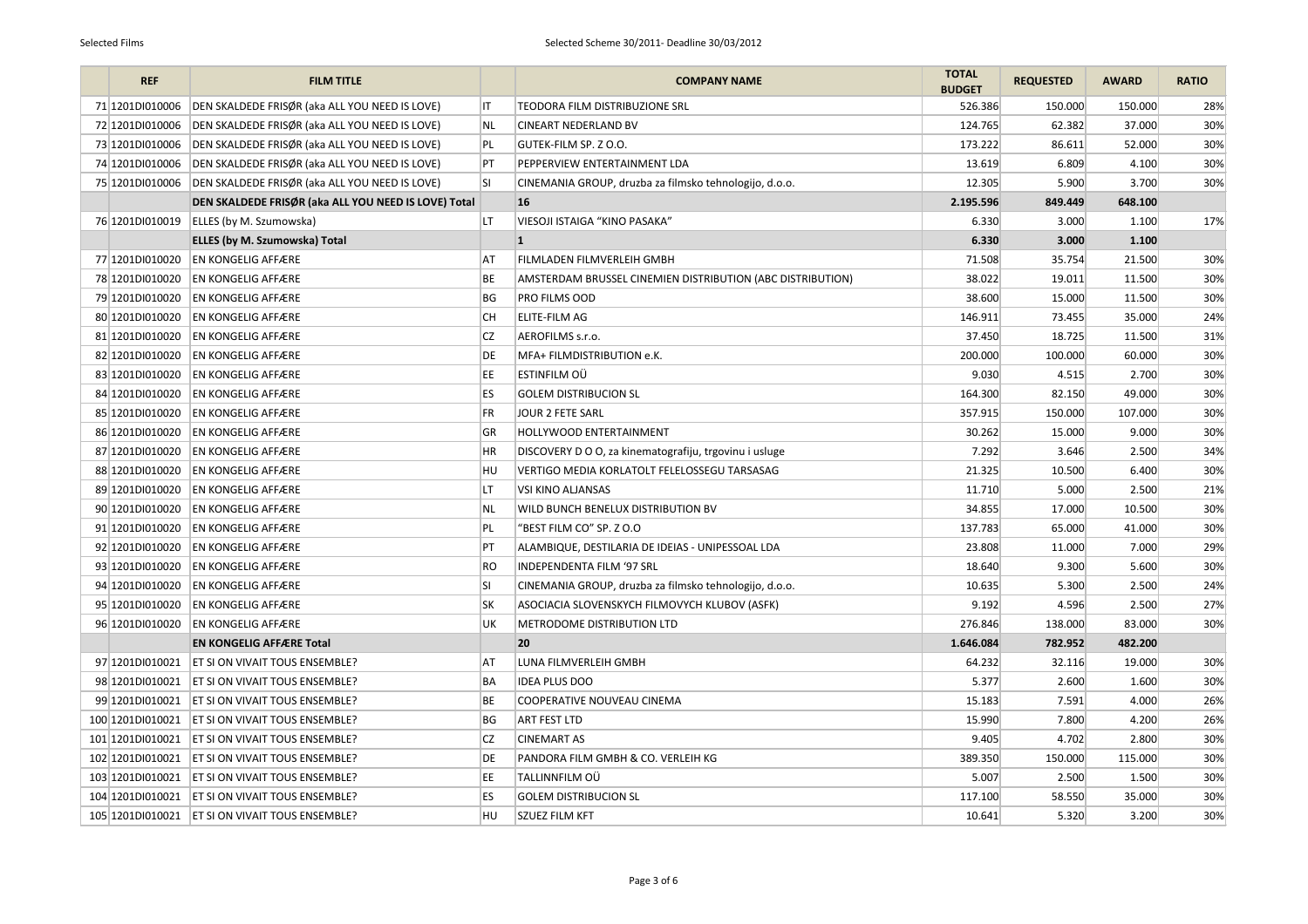| <b>REF</b>            | <b>FILM TITLE</b>                                              | <b>COMPANY NAME</b>                                                | <b>TOTAL</b><br><b>BUDGET</b> | <b>REQUESTED</b> | <b>AWARD</b> | <b>RATIO</b> |
|-----------------------|----------------------------------------------------------------|--------------------------------------------------------------------|-------------------------------|------------------|--------------|--------------|
| 106 1201D1010021      | LV<br>ET SI ON VIVAIT TOUS ENSEMBLE?                           | FILMU STUDIJA RIJA, SIA                                            | 9.110                         | 4.500            | 2.500        | 27%          |
| 107 1201D1010021      | <b>ET SI ON VIVAIT TOUS ENSEMBLE?</b><br><b>NL</b>             | ABC THEATRICAL DISTRIBUTION BV (CINEMIEN)                          | 26.904                        | 13.452           | 8.000        | 30%          |
| 108 1201D1010021      | <b>NO</b><br><b>ET SI ON VIVAIT TOUS ENSEMBLE?</b>             | <b>AS FIDALGO</b>                                                  | 31.562                        | 15.781           | 9.500        | 30%          |
| 109 1201D1010021      | <b>ET SI ON VIVAIT TOUS ENSEMBLE?</b><br>PL                    | AURORA FILMS S.C. AGNIESZKA KUBIAK, MAGDALENA ZABOJSZCZ            | 10.138                        | 5.069            | 3.000        | 30%          |
| 110 1201D 010021      | <b>ET SI ON VIVAIT TOUS ENSEMBLE?</b><br>PT                    | CLAP - PRODUCAO DE FILMES LDA                                      | 17.331                        | 8.665            | 4.000        | 23%          |
|                       | <b>RO</b><br>111 1201D1010021   ET SI ON VIVAIT TOUS ENSEMBLE? | <b>INDEPENDENTA FILM '97 SRL</b>                                   | 12.350                        | 6.000            | 3.700        | 30%          |
|                       | <b>SI</b><br>112 1201D1010021   ET SI ON VIVAIT TOUS ENSEMBLE? | DEMIURG POSREDOVANJE IN PROMOCIJA V KULTURI CVETKA FLAKUS SP       | 7.702                         | 3.000            | 2.300        | 30%          |
|                       | ET SI ON VIVAIT TOUS ENSEMBLE? Total                           | <b>16</b>                                                          | 747.382                       | 327.646          | 219.300      |              |
| 113 1201DI010022      | <b>CZ</b><br><b>HASTA LA VISTA!</b>                            | ASOCIACE CESKYCH FILMOVYCH KLUBU (ACFK)                            | 14.460                        | 7.230            | 2.500        | 17%          |
| 114 1201D1010022      | PL<br><b>HASTA LA VISTA!</b>                                   | AURORA FILMS S.C. AGNIESZKA KUBIAK, MAGDALENA ZABOJSZCZ            | 10.796                        | 5.398            | 1.800        | 17%          |
|                       | <b>HASTA LA VISTA! Total</b>                                   | $\overline{\mathbf{2}}$                                            | 25.256                        | 12.628           | 4.300        |              |
| 115 1201D1010028      | ВE<br><b>KUMA</b>                                              | <b>BRUNBRO ENTERTAINMENT GROUP NV</b>                              | 36.050                        | 18.025           | 10.500       | 29%          |
| 116 1201D1010028      | CН<br><b>KUMA</b>                                              | <b>XENIX FILMDISTRIBUTION GMBH</b>                                 | 67.303                        | 33.651           | 20.000       | 30%          |
| 117 1201D1010028      | <b>CZ</b><br>KUMA                                              | <b>FILM EUROPE SRO</b>                                             | 17.171                        | 8.585            | 4.000        | 23%          |
| 118 1201D1010028      | ES.<br><b>KUMA</b>                                             | KARMA FILMS, SL                                                    | 115.692                       | 57.846           | 35.000       | 30%          |
| 119 1201D1010028      | <b>FR</b><br>KUMA                                              | <b>KMBO SARL</b>                                                   | 224.165                       | 112.000          | 60.000       | 27%          |
| 120 1201D1010028      | HU<br><b>KUMA</b>                                              | VERTIGO MEDIA KORLATOLT FELELOSSEGU TARSASAG                       | 13.230                        | 6.500            | 4.000        | 30%          |
| 121 1201 DI010028     | IE<br>KUMA                                                     | <b>ACCESS CINEMA LIMITED</b>                                       | 20.250                        | 10.125           | 5.000        | 25%          |
| 122 1201D1010028      | <b>NL</b><br>KUMA                                              | <b>STICHTING CONTACT FILM CINEMATHEEK</b>                          | 41.610                        | 20.805           | 12.500       | 30%          |
| 123 1201D1010028      | <b>RO</b><br>KUMA                                              | <b>CLOROFILM SRL</b>                                               | 14.798                        | 7.350            | 3.500        | 24%          |
| 124 1201D1010028      | <b>SK</b><br>KUMA                                              | FILM EUROPE SRO                                                    | 10.807                        | 5.323            | 2.500        | 23%          |
| 125 1201D1010028 KUMA | UK                                                             | <b>PECCADILLO PICTURES LIMITED</b>                                 | 79.322                        | 39.661           | 24.000       | 30%          |
|                       | <b>KUMA Total</b>                                              | 11                                                                 | 640.398                       | 319.871          | 181.000      |              |
| 126 1201D1010030      | L'ENFANT D'EN HAUT<br>AT                                       | <b>THIMFILM GmbH</b>                                               | 46.925                        | 23.462           | 13.000       | 28%          |
|                       | 127 1201D1010030   L'ENFANT D'EN HAUT<br>ВE                    | O'BROTHER DISTRIBUTION SPRL                                        | 64.261                        | 32.131           | 16.000       | 25%          |
| 128 1201D1010030      | L'ENFANT D'EN HAUT<br>DE                                       | ARSENAL FILMVERLEIH GMBH                                           | 95.840                        | 47.920           | 29.000       | 30%          |
| 129 1201DI010030      | L'ENFANT D'EN HAUT<br>ES.                                      | <b>ALTA CLASSICS SL</b>                                            | 251.685                       | 125.842          | 50.000       | 20%          |
| 130 1201DI010030      | L'ENFANT D'EN HAUT<br>FR                                       | <b>DIAPHANA DISTRIBUTION SA</b>                                    | 255.495                       | 127.747          | 77.000       | 30%          |
| 131 1201 DI010030     | L'ENFANT D'EN HAUT<br>GR                                       | SEVEN GROUP PSYHAGOGIKI AE                                         | 22.561                        | 11.250           | 7.000        | 31%          |
| 132 1201DI010030      | ΗR<br>L'ENFANT D'EN HAUT                                       | CONTINENTAL FILM drustvo s ogranicenom odgovornoscu za uvoz-izvoz, | 7.680                         | 3.840            | 2.300        | 30%          |
| 133 1201DI010030      | L'ENFANT D'EN HAUT<br>HU                                       | MOZINET KULTURALIS SZOLGALTATO ES PROJECKTVEZETESI TANACSADO KFT   | 20.800                        | 10.000           | 5.500        | 26%          |
| 134 1201DI010030      | L'ENFANT D'EN HAUT                                             | <b>TEODORA FILM DISTRIBUZIONE SRL</b>                              | 243.157                       | 121.578          | 67.000       | 28%          |
| 135 1201DI010030      | L'ENFANT D'EN HAUT<br>NO                                       | <b>EUROPAFILM AS</b>                                               | 83.888                        | 41.944           | 21.000       | 25%          |
| 136 1201DI010030      | PT<br>L'ENFANT D'EN HAUT                                       | MIDAS FILMES LDA                                                   | 17.200                        | 8.500            | 5.100        | 30%          |
| 137 1201DI010030      | SI<br>L'ENFANT D'EN HAUT                                       | CONTINENTAL FILM d.o.o.                                            | 4.094                         | 2.047            | 1.200        | 29%          |
| 138 1201DI010030      | L'ENFANT D'EN HAUT<br><b>SU</b>                                | <b>FOLKETS BIO AB</b>                                              | 44.260                        | 22.130           | 13.000       | 29%          |
| 139 1201DI010030      | L'ENFANT D'EN HAUT<br>UK                                       | <b>SODA PICTURES LIMITED</b>                                       | 120.800                       | 60.400           | 24.000       | 20%          |
|                       | L'ENFANT D'EN HAUT Total                                       | 14                                                                 | 1.278.646                     | 638.791          | 331.100      |              |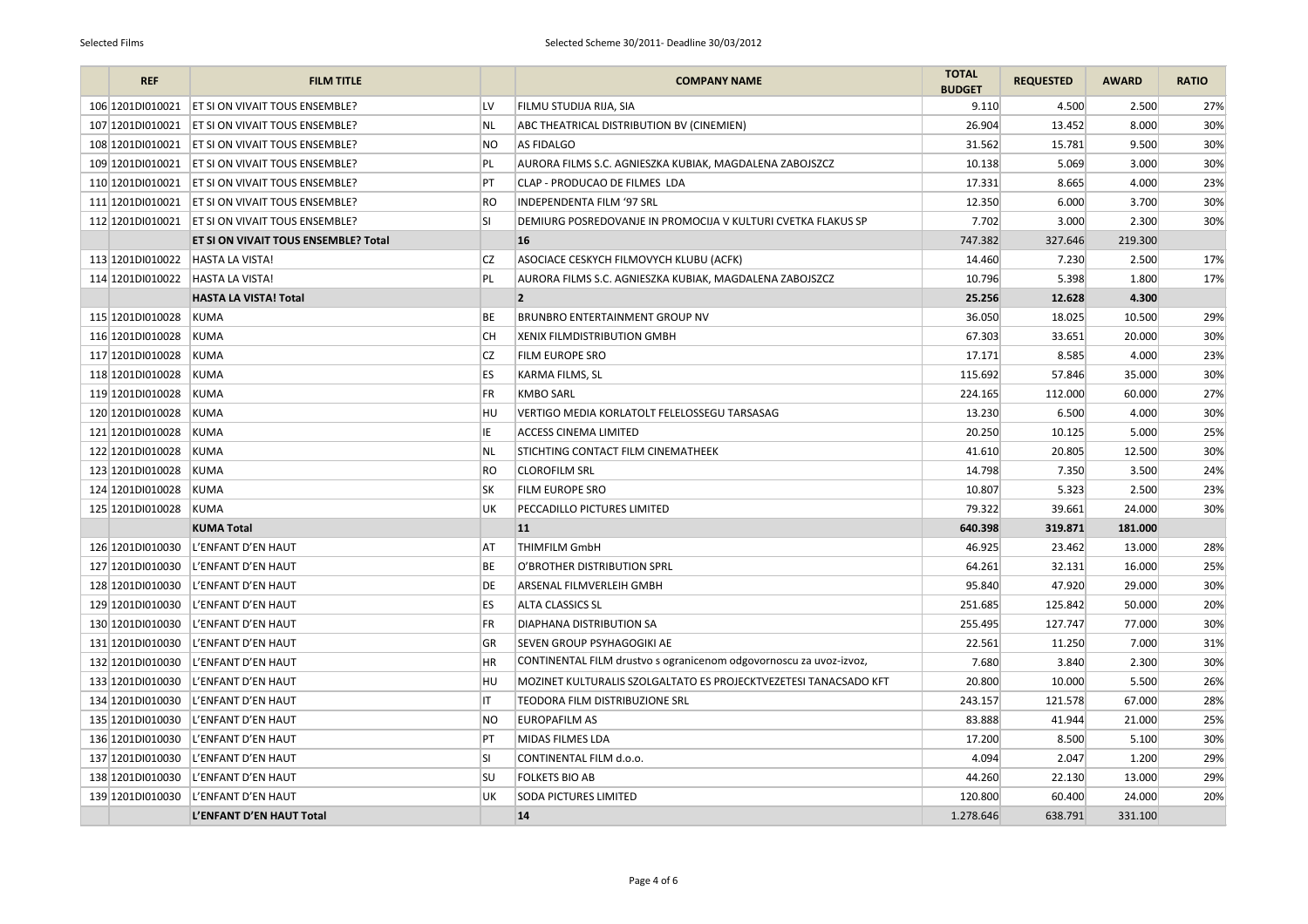| <b>REF</b>        | <b>FILM TITLE</b>                                  | <b>COMPANY NAME</b>                                                                     | <b>TOTAL</b><br><b>BUDGET</b> | <b>REQUESTED</b> | <b>AWARD</b> | <b>RATIO</b> |
|-------------------|----------------------------------------------------|-----------------------------------------------------------------------------------------|-------------------------------|------------------|--------------|--------------|
| 140 1201D1010033  | <b>HU</b><br>LA DELICATESSE                        | RISTRETTO DISTRIBUTION SZOLGALTATO FORGALMAZO KFT?                                      | 40.600                        | 20.300           | 5.000        | 12%          |
|                   | <b>LA DELICATESSE Total</b>                        | $\vert$ 1                                                                               | 40.600                        | 20.300           | 5.000        |              |
| 141 1201 DI010034 | RO<br>LA FEE                                       | <b>CLOROFILM SRL</b>                                                                    | 16.082                        | 8.000            | 2.000        | 12%          |
|                   | <b>LA FEE Total</b>                                | 11                                                                                      | 16.082                        | 8.000            | 2.000        |              |
| 142 1201DI010039  | LOTTE JA KUUKIVI SALADUS<br>AT                     | MICHAEL WIESER (EINHORN-FILM)                                                           | 50.397                        | 21.050           | 10.000       | 20%          |
| 143 1201DI010039  | LOTTE JA KUUKIVI SALADUS<br>BE                     | JEKINO DISTRIBUTIE VZW                                                                  | 43.442                        | 21.721           | 13.000       | 30%          |
| 144 1201D1010039  | BG<br>LOTTE JA KUUKIVI SALADUS                     | <b>PRO FILMS OOD</b>                                                                    | 46.250                        | 23.000           | 12.000       | 26%          |
| 145 1201D1010039  | LOTTE JA KUUKIVI SALADUS<br>DE                     | <b>PANDASTORM PICTURES GMBH</b>                                                         | 80.000                        | 40.000           | 24.000       | 30%          |
| 146 1201D1010039  | LOTTE JA KUUKIVI SALADUS<br>FI                     | OY FILMKOMPANIET ALPHA AB                                                               | 61.400                        | 29.200           | 13.000       | 21%          |
| 147 1201DI010039  | LOTTE JA KUUKIVI SALADUS<br>HU                     | ANJOU-LAFAYETTE SZOLGALTATO ES TANACSADO BETETI TARSASAG                                | 14.650                        | 7.000            | 4.400        | 30%          |
| 148 1201D1010039  | LOTTE JA KUUKIVI SALADUS<br>NL.                    | <b>TWIN FILM</b>                                                                        | 38.520                        | 19.260           | 11.500       | 30%          |
| 149 1201D1010039  | LOTTE JA KUUKIVI SALADUS<br><b>NO</b>              | <b>EUROPAFILM AS</b>                                                                    | 121.645                       | 56.825           | 22.000       | 18%          |
| 150 1201D1010039  | <b>RO</b><br>LOTTE JA KUUKIVI SALADUS              | <b>CLOROFILM SRL</b>                                                                    | 14.926                        | 7.450            | 4.500        | 30%          |
| 151 1201 DI010039 | SI<br>LOTTE JA KUUKIVI SALADUS                     | FIVIA, podjetje za distribucijo, produkcijo, intelektualne storitve in trgovino, d.o.o. | 20.437                        | 10.218           | 6.000        | 29%          |
|                   | <b>LOTTE JA KUUKIVI SALADUS Total</b>              | 10                                                                                      | 491.667                       | 235.724          | 120.400      |              |
| 152 1201DI010041  | ES<br>OSLO, 31. AUGUST                             | CASA DE PELÍCULAS, S.L                                                                  | 105.282                       | 52.000           | 18.000       | 17%          |
|                   | OSLO, 31. AUGUST Total                             |                                                                                         | 105.282                       | 52.000           | 18.000       |              |
| 153 1201D1010043  | SALMON FISHING IN THE YEMEN<br>AT                  | <b>FILMLADEN FILMVERLEIH GMBH</b>                                                       | 139.602                       | 69.801           | 35.000       | 25%          |
|                   | 154 1201D1010043 SALMON FISHING IN THE YEMEN<br>BE | SANTA FE PRODUCTIONS (Paradiso Entertainment) NV                                        | 113.152                       | 56.575           | 34.000       | 30%          |
| 155 1201DI010043  | SALMON FISHING IN THE YEMEN<br>ВG                  | FORUM FILM BULGARIA EOOD                                                                | 20.195                        | 10.000           | 6.000        | 30%          |
| 156 1201DI010043  | CН<br>SALMON FISHING IN THE YEMEN                  | <b>ELITE-FILM AG</b>                                                                    | 181.900                       | 90.950           | 45.000       | 25%          |
|                   | CZ<br>157 1201D1010043 SALMON FISHING IN THE YEMEN | FORUM FILM CZECH SRO                                                                    | 12.020                        | 5.800            | 4.000        | 33%          |
| 158 1201DI010043  | SALMON FISHING IN THE YEMEN<br>DA                  | <b>SF FILM AS</b>                                                                       | 107.127                       | 53.563           | 32.000       | 30%          |
| 159 1201 DI010043 | SALMON FISHING IN THE YEMEN<br>DE                  | <b>CONCORDE FILMVERLEIH GMBH</b>                                                        | 807.315                       | 150.000          | 100.000      | 12%          |
| 160 1201 DI010043 | SALMON FISHING IN THE YEMEN<br>EE.                 | ACME FILM OU                                                                            | 8.530                         | 4.265            | 2.600        | 30%          |
| 161 1201 DI010043 | ES.<br><b>SALMON FISHING IN THE YEMEN</b>          | <b>WANDA VISION SA</b>                                                                  | 767.147                       | 150.000          | 100.000      | 13%          |
| 162 1201DI010043  | <b>SALMON FISHING IN THE YEMEN</b><br>FI.          | <b>FS FILM OY</b>                                                                       | 91.485                        | 45.742           | 27.000       | 30%          |
| 163 1201DI010043  | SALMON FISHING IN THE YEMEN<br>FR.                 | METROPOLITAN FILM EXPORT SAS                                                            | 841.000                       | 150.000          | 100.000      | 12%          |
| 164 1201 DI010043 | GR<br><b>SALMON FISHING IN THE YEMEN</b>           | SPENTZOS FILM AE - (SPENTZOS - MANIATIS KINIMATOGRAFIKES KAI TILEOPTIKES                | 24.738                        | 12.369           | 8.200        | 33%          |
| 165 1201DI010043  | HR<br>SALMON FISHING IN THE YEMEN                  | BLITZ FILM I VIDEO DISTRIBUCIJA D.O.O.                                                  | 13.052                        | 6.526            | 4.000        | 31%          |
| 166 1201DI010043  | IS<br>SALMON FISHING IN THE YEMEN                  | <b>MYNDFORM EHF</b>                                                                     | 18.306                        | 9.153            | 5.500        | 30%          |
| 167 1201 DI010043 | SALMON FISHING IN THE YEMEN                        | <b>M2 PICTURES SRL</b>                                                                  | 643.880                       | 150.000          | 100.000      | 16%          |
|                   | LV<br>168 1201D1010043 SALMON FISHING IN THE YEMEN | SIA "ACME FILM"                                                                         | 6.730                         | 3.365            | 2.000        | 30%          |
| 169 1201D1010043  | SALMON FISHING IN THE YEMEN<br>NL                  | PARADISO ENTERTAINMENT NEDERLAND BV                                                     | 164.975                       | 82.487           | 50.000       | 30%          |
| 170 1201DI010043  | <b>SALMON FISHING IN THE YEMEN</b><br>PL           | MONOLITH FILMS SP. Z O.O.                                                               | 234.108                       | 117.054          | 70.000       | 30%          |
| 171 1201 DI010043 | PT<br>SALMON FISHING IN THE YEMEN                  | <b>PRIS AUDIOVISUAIS SA</b>                                                             | 44.162                        | 22.080           | 13.500       | 31%          |
| 172 1201DI010043  | <b>SI</b><br>SALMON FISHING IN THE YEMEN           | BLITZ FILM & VIDEO DISTRIBUTION, druzba za tgrovino, d.o.o.                             | 3.954                         | 1.977            | 1.200        | 30%          |
|                   | 173 1201D1010043 SALMON FISHING IN THE YEMEN<br>SK | FORUM FILM SLOVAKIA SRO                                                                 | 10.060                        | 4.800            | 3.300        | 33%          |